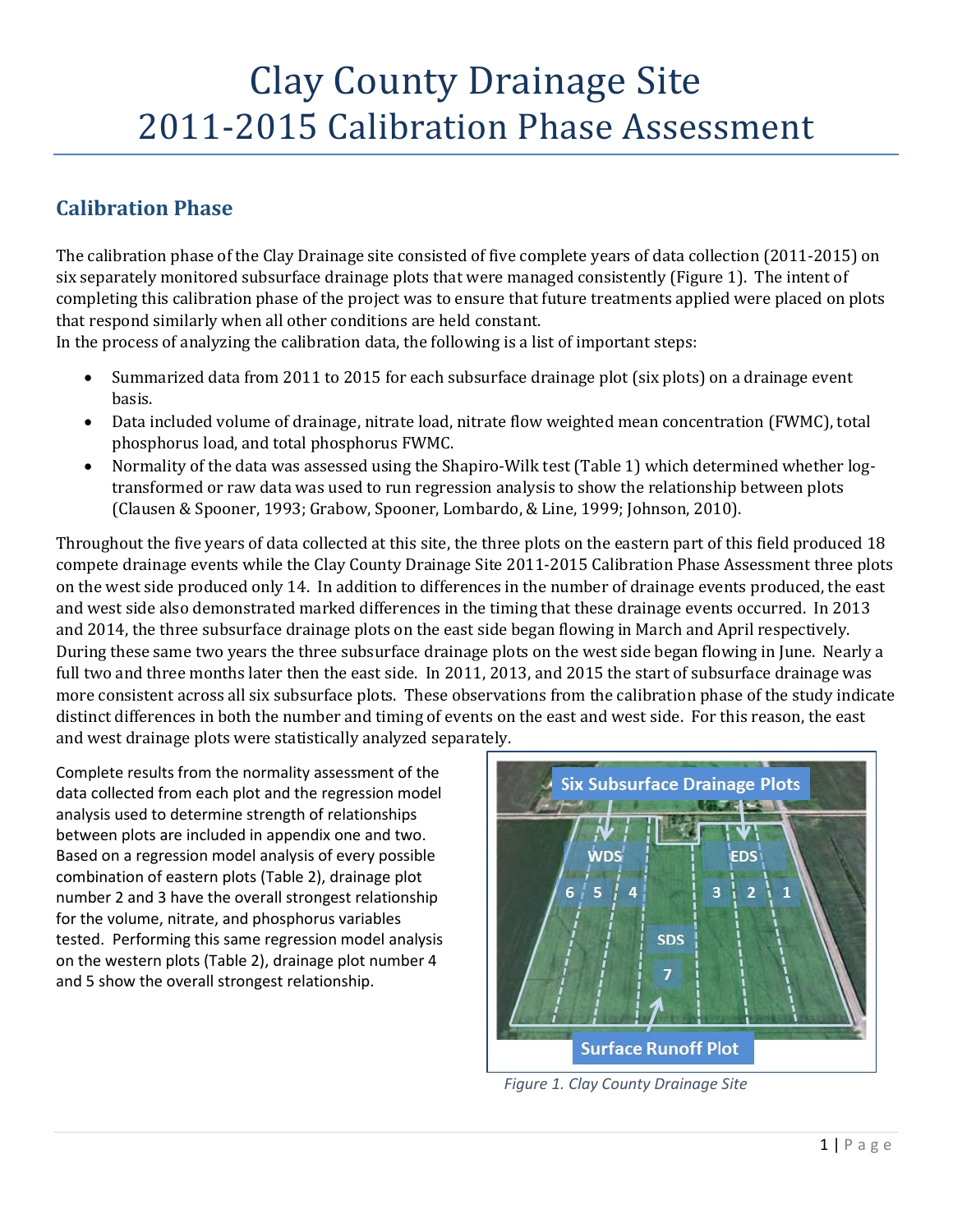# **Proposed Treatment Design**

This statistical analysis of the calibration phase information indicates a paired plot design is the most appropriate experimental design for subsurface drainage plot treatments applied at this site. A paired plot experimental design does not assume the two plots are the same; it does assume the two plots respond in a predictable manner together. East drainage sites 2 and 3 will be paired and west drainage sites 4 and 5 will be paired, each pair has one control plot and one treatment plot. Treatment refers to a change in management that will be compared to the management of the control plot. During the treatment phase the water quality measured at the outlet of these plots will be compared to see if a change has occurred due to the treatment applied.

## References

- Clausen, J. C., & Spooner, J. (1993). *Paired Watershed Study Design. Technical Report 841-F-93-009.* Washington, D.C.: United States Environmental Protection Agency.
- Grabow, G. L., Spooner, J., Lombardo, L. A., & Line, D. E. (1999). *Detecting Water Quality Changes Before and Ager BMP Implementation: Use of SAS for Statistical Analysis.* North Carolina Stat University Water Quality Group Newsletter: NWQEP Notes 93.
- Johnson, G. (2010). *Whitewater River Watershed National Monitoring Program Project. Document wq-cwp8-12.* Saint Paul, MN: Minnesota Pollution Control Agency.





## Table 1. Log-transformed data or raw data better representing normal distribution based on results from the Shapiro-Wilk normality test.

| bridge of the normality today |                                 |                   |                     |                   |                   |  |  |  |
|-------------------------------|---------------------------------|-------------------|---------------------|-------------------|-------------------|--|--|--|
| <b>CDS Plot</b>               | <b>Subsurface</b>               | Nitrate Load (kg) | <b>Nitrate FWMC</b> | Total             | Total             |  |  |  |
|                               | Flow $\left(\text{ft}^3\right)$ |                   | (mg/L)              | <b>Phosphorus</b> | <b>Phosphorus</b> |  |  |  |
|                               |                                 |                   |                     | Load (kg)         | $FWMC$ (mg/L)     |  |  |  |
| EDS1                          | Raw Values*                     | Log-Transformed*  | Raw Values          | Log-Transformed*  | Log-Transformed   |  |  |  |
| EDS <sub>2</sub>              | $Log-$                          | Log-Transformed*  | Raw Values*         | Log-Transformed   | Raw Values*       |  |  |  |
|                               | Transformed                     |                   |                     |                   |                   |  |  |  |
| EDS3                          | $Log-$                          | Log-Transformed   | Log-Transformed*    | Log-Transformed   | Log-Transformed   |  |  |  |
|                               | Transformed                     |                   |                     |                   |                   |  |  |  |
| WDS4                          | Raw Values*                     | Log-Transformed*  | Log-Transformed*    | Raw Values*       | Log-Transformed   |  |  |  |
| WDS5                          | Raw Values*                     | Log-Transformed*  | Raw Values          | Raw Values*       | Log-Transformed*  |  |  |  |
| WDS6                          | $Log-$                          | <b>Raw Values</b> | Raw Values          | Log-Transformed   | Log-Transformed   |  |  |  |
|                               | Transformed                     |                   |                     |                   |                   |  |  |  |

\*Indicates other form of data (log-transformed or raw) represent normal distribution based on Shapiro-Wilk test but not as well as indicated in the table. East Drainage site (EDS). West Drainage Site (WDS).